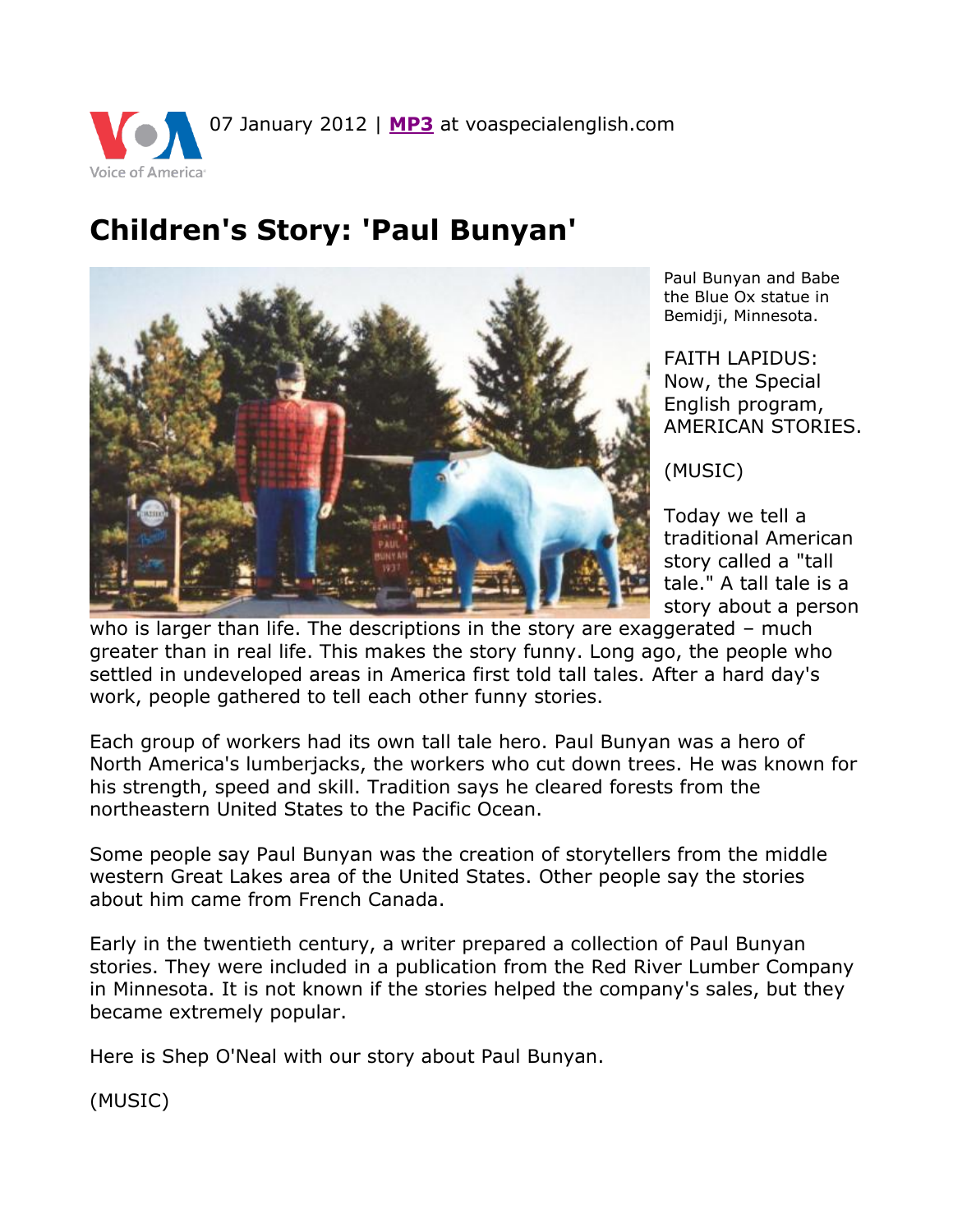SHEP O'NEAL: Many years ago, Paul Bunyan was born in the northeastern American state of Maine. His mother and father were shocked when they first saw the boy. Paul was so large at birth that five large birds had to carry him to his parents. When the boy was only a few weeks old, he weighed more than forty-five kilograms.

As a child, Paul was always hungry. His parents needed tens cows to supply milk for his meals. Before long, he ate fifty eggs and ten containers of potatoes every day.

Young Paul grew so big that his parents did not know what to do with him. Once, Paul rolled over so much in his sleep that he caused an earthquake. This angered people in the town where his parents lived. So, the government told his mother and father they would have to move him somewhere else.

Paul's father built a wooden cradle -- a traditional bed for a baby. His parents put the cradle in waters along the coast of Maine. However, every time Paul rolled over, huge waves covered all the coastal towns. So his parents brought their son back on land. They took him into the woods. This is where he grew up.

As a boy, Paul helped his father cut down trees. Paul had the strength of many men. He also was extremely fast. He could turn off a light and then jump into his bed before the room got dark.

(MUSIC)

Maine is very cold for much of the year. One day, it started to snow. The snow covered Paul's home and a nearby forest. However, this snow was very unusual. It was blue. The blue snow kept falling until the forest was covered.

Paul put on his snowshoes and went out to see the unusual sight. As he walked, Paul discovered an animal stuck in the snow. It was a baby ox. Paul decided to take the ox home with him. He put the animal near the fireplace. After the ox got warmer, his hair remained blue.

Paul decided to keep the blue ox and named him Babe. Babe grew very quickly. One night, Paul left him in a small building with the other animals. The next morning, the barn was gone and so was Babe. Paul searched everywhere for the animal. He found Babe calmly eating grass in a valley, with the barn still on top of his back. Babe followed Paul and grew larger every day. Every time Paul looked, Babe seemed to grow taller.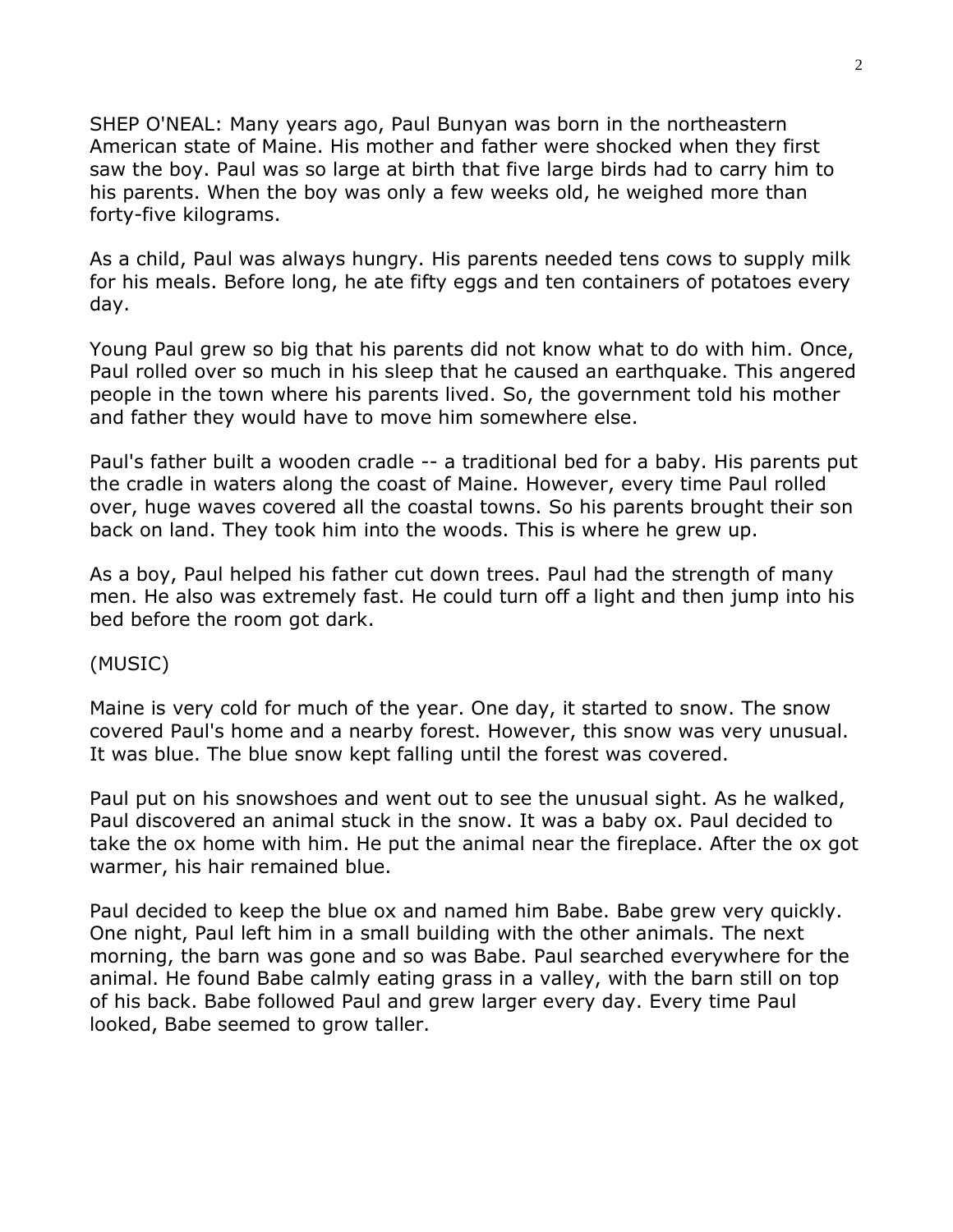In those days, much of North America was filled with thick, green forests. Paul Bunyan could clear large wooded areas with a single stroke of his large, sharp axe.

Paul taught Babe to help with his work. Babe was very useful. For example, Paul had trouble removing trees along a road that was not straight. He decided to tie one end of the road to what remained of a tree in the ground. Paul tied the other end to Babe. Babe dug his feet in the ground and pulled with all his strength until the road became straight.

## (MUSIC)

In time, Paul and Babe the Blue Ox left Maine, and moved west to look for work in other forests. Along the way, Paul dug out the Great Lakes to provide drinking water for Babe. They settled in a camp near the Onion River in the state of Minnesota.

Paul's camp was the largest in the country. The camp was so large that a man had to have one week's supply of food when walking from one side of the camp to the other.

Paul decided to get other lumberjacks to help with the work. His work crew became known as the Seven Axemen. Each man was more than two meters tall and weighed more than one-hundred-sixty kilograms. All of the Axemen were named Elmer. That way, they all came running whenever Paul called them.

The man who cooked for the group was named Sourdough Sam. He made everything -- except coffee -- from sourdough, a substance used in making sourdough bread.

Every Sunday, Paul and his crew ate hot cakes. Each hot cake was so large that it took five men to eat one. Paul usually had ten or more hot cakes, depending on how hungry he was. The table where the men ate was so long that a server usually drove to one end of the table and stayed the night. The server drove back in the morning, with a fresh load of food.

Paul needed someone to help with the camp's finances. He gave the job to a man named Johnny Inkslinger. Johnny kept records of everything, including wages and the cost of feeding Babe. He sometimes used nine containers of writing fluid a day to keep such detailed records.

The camp also was home to Sport, the Reversible Dog. One of the workers accidentally cut Sport in two. The man hurried to put the dog back together, but made a mistake. He bent the animal's back the wrong way. However, that was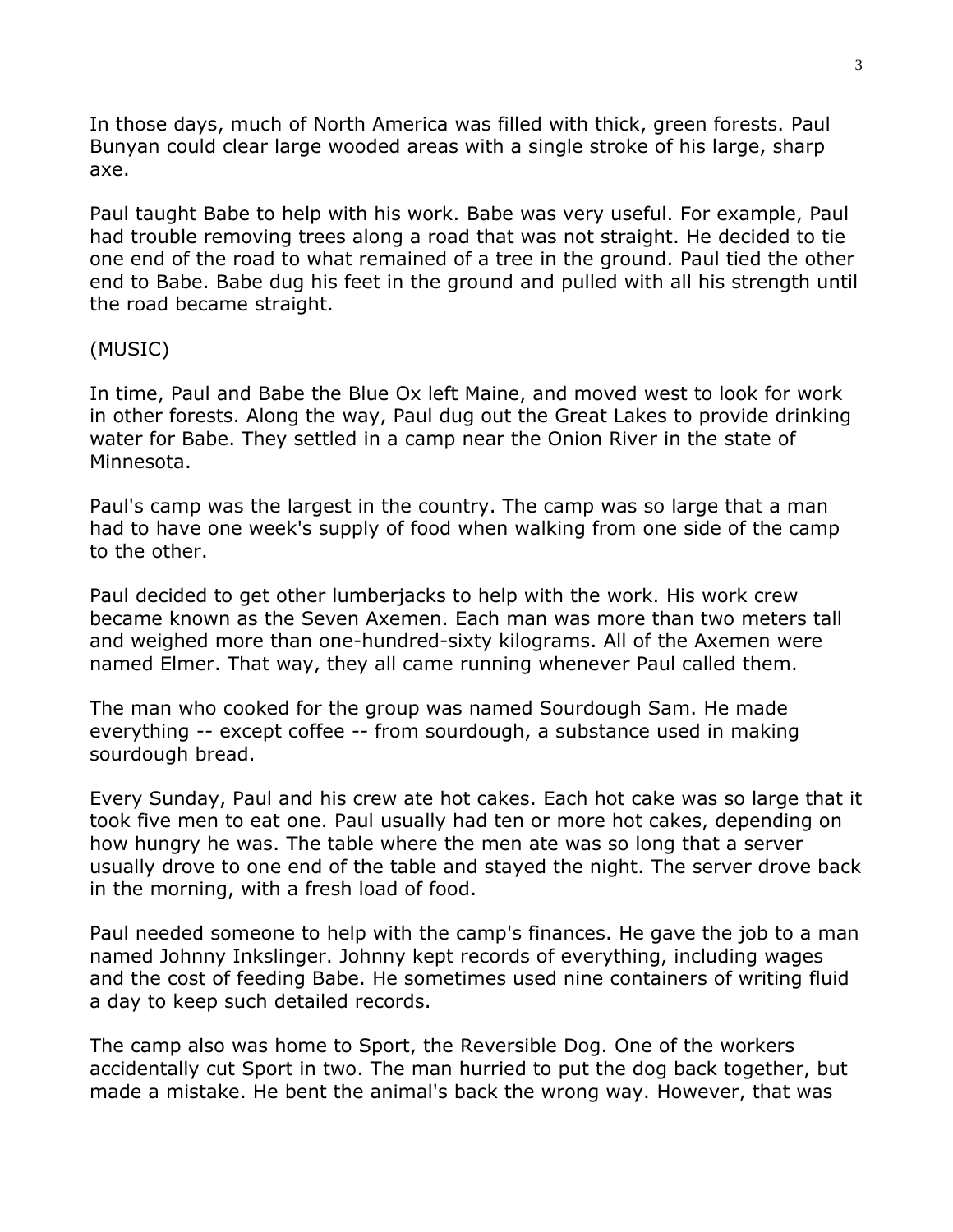not a problem for Sport. He learned to run on his front legs until he was tired. Then, he turned the other way and ran on his back legs.

## (MUSIC)

Big mosquitoes were a problem at the camp. The men attacked the insects with their axes and long sticks. Before long, the men put barriers around their living space. Then, Paul ordered them to get big bees to destroy the mosquitoes. But the bees married the mosquitoes, and the problem got worse. They began to produce young insects. One day, the insects' love of sweets caused them to attack a ship that was bringing sugar to the camp. At last, the mosquitoes and bees were defeated. They ate so much sugar they could not move.

Paul always gave Babe the Blue Ox a thirty-five kilogram piece of sugar when he was good. But sometimes Babe liked to play tricks. At night, Babe would make noises and hit the ground with his feet. The men at the camp would run out of the buildings where they slept, thinking it was an earthquake.

When winter came, Babe had trouble finding enough food to eat. Snow covered everything. Ole the Blacksmith solved the problem. He made huge green sunglasses for Babe. When Babe wore the sunglasses, he thought the snow was grass. Before long, Babe was strong and healthy again.

One year, Paul's camp was especially cold. It was so cold that the men let their facial hair grow very long. When the men spoke, their words froze in the air. Everything they said remained frozen all winter long, and did not melt until spring.

Paul Bunyan and Babe left their mark on many areas. Some people say they were responsible for creating Puget Sound in the western state of Washington. Others say Paul Bunyan and Babe cleared the trees from the states of North Dakota and South Dakota. They prepared this area for farming.

Babe the Blue Ox died in South Dakota. One story says he ate too many hot cakes. Paul buried his old friend there. Today, the burial place is known as the Black Hills.

Whatever happened to Paul Bunyan? There are lots of stories. Some people say he was last seen in Alaska, or even the Arctic Circle. Another tradition says he still returns to Minnesota every summer. It says Paul moves in and out of the woods, so few people ever know that he is there.

(MUSIC)